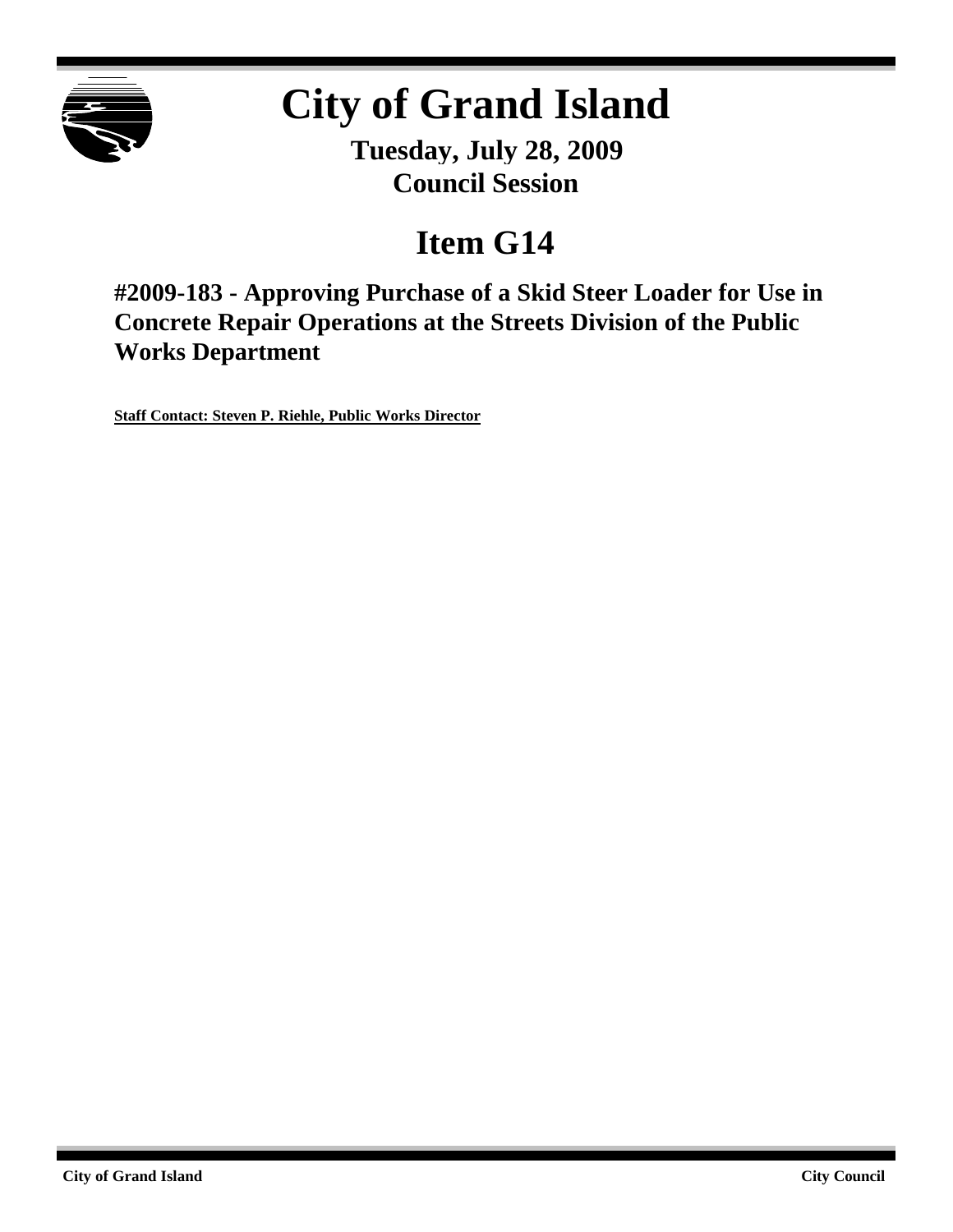### **Council Agenda Memo**

| <b>From:</b>    | Steven P. Riehle, Public Works Director                                                                   |  |
|-----------------|-----------------------------------------------------------------------------------------------------------|--|
| <b>Meeting:</b> | July 28, 2009                                                                                             |  |
| Subject:        | Approving Purchase of a Skid Steer Loader for use in<br>Concrete Repair Operations at the Street Division |  |
| Item $\#$ 's:   | $G-14$                                                                                                    |  |
| $Presenter(s):$ | Steven P. Riehle, Public Works Director                                                                   |  |

#### **Background**

The Bobcat Skid Steer Loader at the Street Division was last replaced by Central Nebraska Bobcat in the 2007/2008 budget and has a replacement agreement in the original bid package. The City has utilized such a replacement agreement in the past.

The replacement agreement is based on \$7.50 per operating hour. At 350 hours of use, the replacement price is \$2,625.

#### **Discussion**

It is to the advantage of the City of Grand Island to continue using a Bobcat Skid Steer Loader from Central Nebraska Bobcat of Grand Island, Nebraska. Each unit remains constantly under warranty so that the only cost to the City is for fuel and routine service.

A summary of the cost follows: Total  $Cost = $24,730.59$ Trade In Value =  $$22,105.59$ 

**Cost After Trade = \$2,625.00**

#### **Alternatives**

It appears that the Council has the following alternatives concerning the issue at hand. The Council may:

- 1. Move to approve
- 2. Refer the issue to a Committee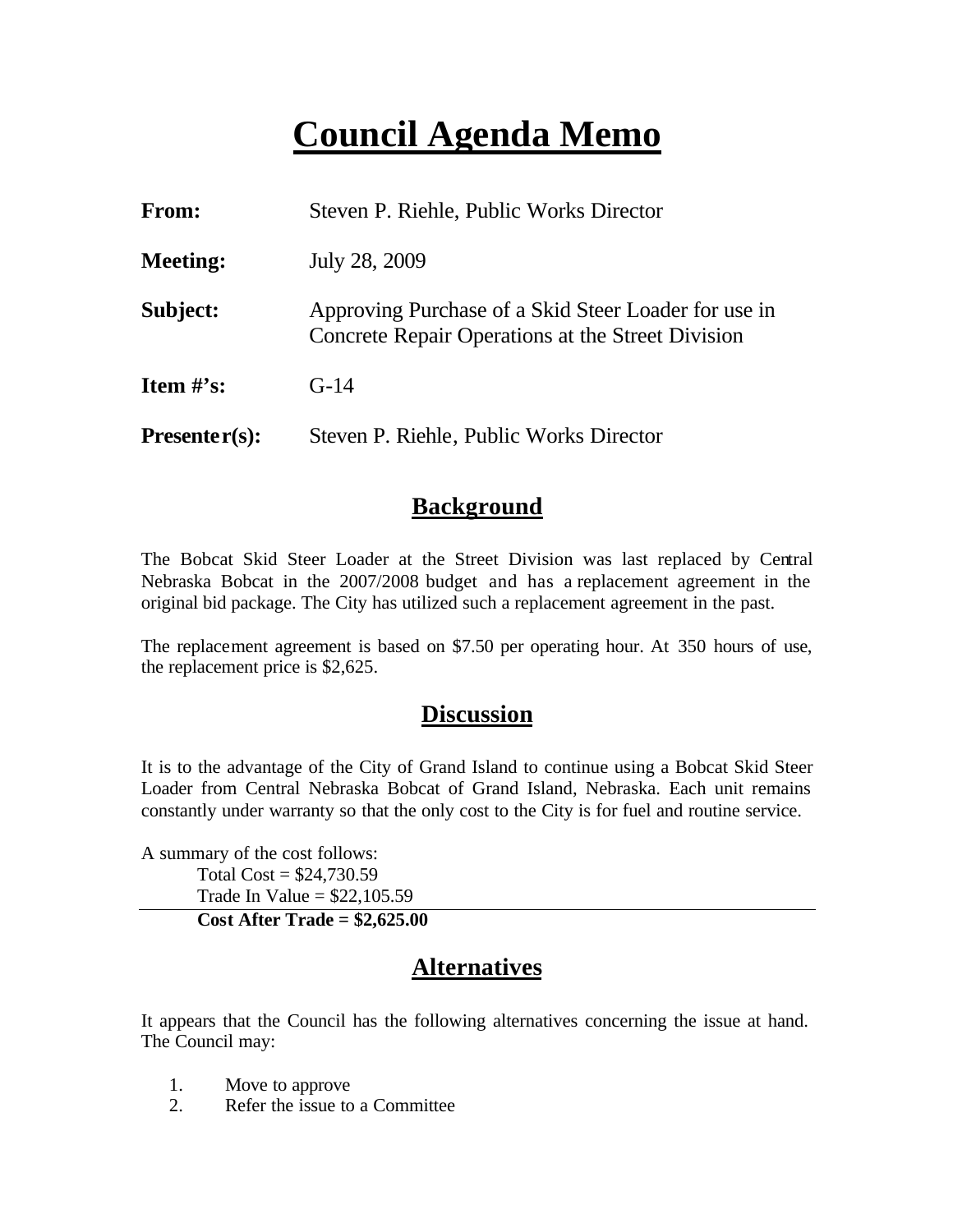- 3. Postpone the issue to future date
- 4. Take no action on the issue

### **Recommendation**

Public Works Administration recommends that the Council approve a Resolution awarding the purchase of the Skid Steer Loader under the replacement agreement with Central Nebraska Bobcat of Grand Island, Nebraska.

### **Sample Motion**

Motion to approve awarding the purchase of the Skid Steer Loader under the replacement agreement.